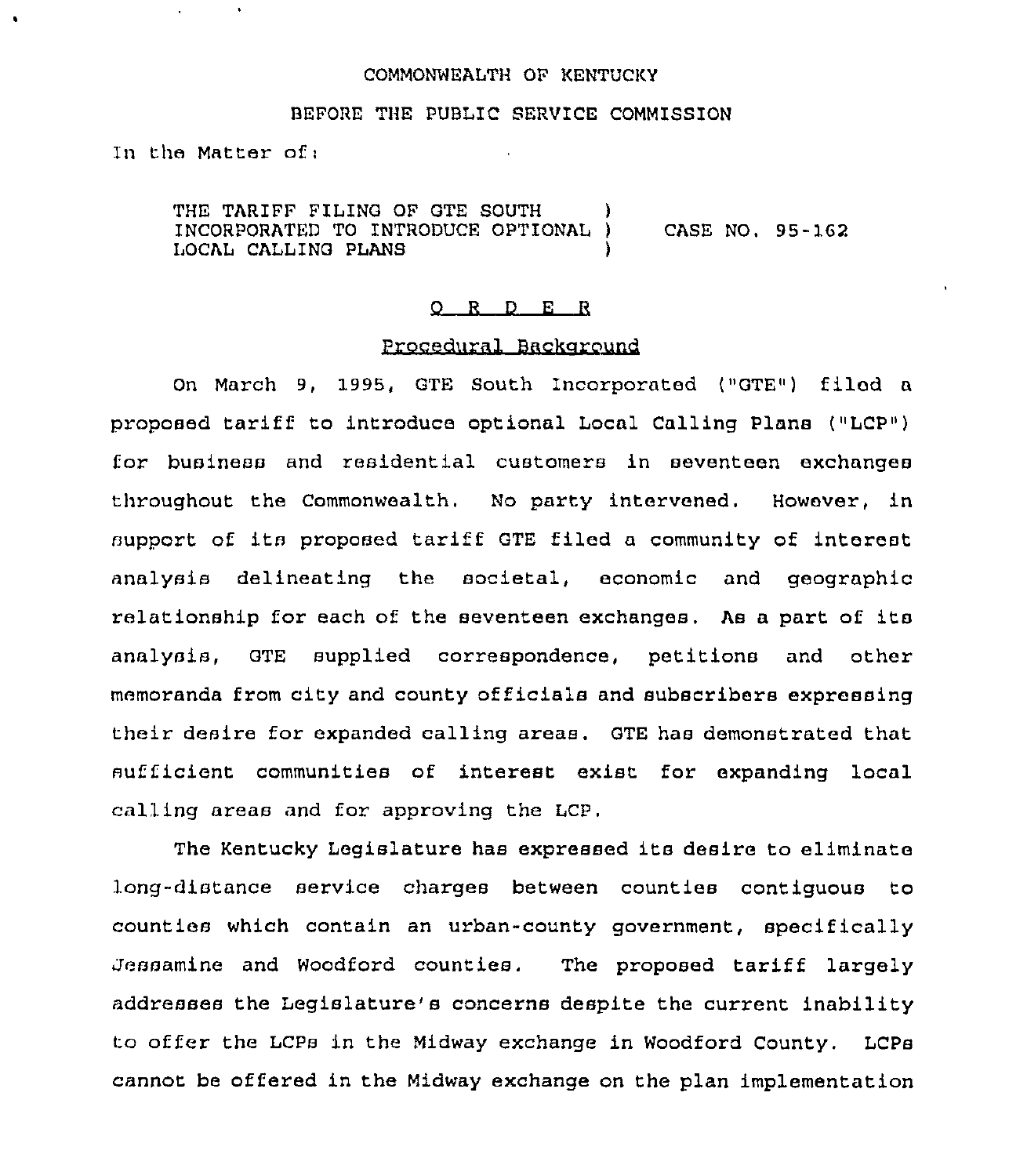date due to central office switch limitations, The switch ia expected to be upqraded in late 1995. Subsequently, GTE plans to add the Midway exchange to the liat of LCP participating exchanges,

 $\Lambda$ 

# gTR'n Proooaal

GTE's proposed LCP will convert intraLATA, intrastate traffic within a limited area to seven digit local dialing at substantial reductions from current toll rates. Under the proposed structure, customers will be given five choices for their local calling: three local measured services options, a premium option, and a "stay as you are" option. These options are defined as follows:

1. Stay As You Are Option - This flat rate option allows customers to maintain their existing local calling area at their existing flat rata. Calla to tha expanded calling areas would continue to be charged lntraLATA toll usage ratoo.

2. Basic Calling - This local measured service option allows customers to pay a reduced local access rata and pay reduced measured usage rates applicable to all calla within their newly expanded local calling area, including calla to their home exchange.

3. Community Calling - This second local moaaured service option allows customers to pay a local access rata slightly higher than the rate for Basic Calling, Calls placed within the home exchange will be flat rated calls, All other calls placed to

 $-2-$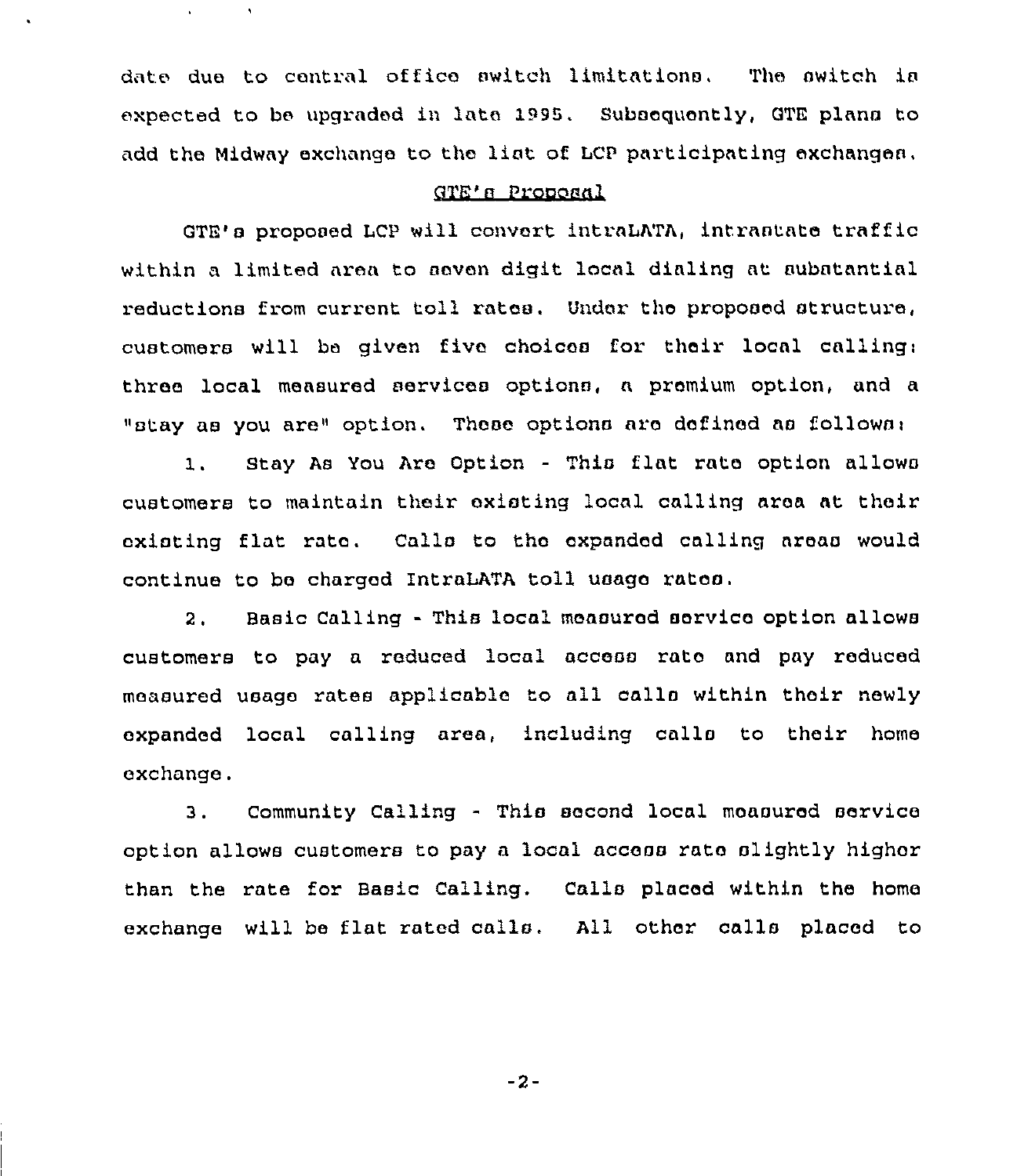existing EAS' and the expanded local calling area exchanges will be billed at reduced measured usage ratas.

 $\bullet$ 

4. Community Plus - This local measurod service option would require customers to pay a slightly higher rate for local access than they currently pay. However, as is currently the case, all calla placed within the customer's home exchnngo and current EAS exchanges would be included in the flat rato. Calls to other exchanges in the expanded calling areas would be billed at roducod measured usage rates.

5. Premium Calling - This option allows customers to mako unlimited calls within their home exchange, their EAS oxchanges and their expanded local exchanges at <sup>a</sup> flat rate substantially higher than the current flat rate.

Each of GTE's tariff offerings is offered with or without local billing detail. Those customers choosing an option without local billing detail will receive a discount. The measured usage rates will be calculated based on time-of-day, day-of-week, distance called and duration of call, <sup>A</sup> set-up charge and rate por minute will be applied to each completed call. Calls placed during off-peak times will receive a 40 percent discount. Furthermore, calls made on a measured rate basis under one of the proposed local calling plans will be rated on a wirecenter-to-wirecenter basis.

-3-

 $\mathbf{1}$ EAS is defined as extended area service and consists of exchanges other than the home exchange currently having flat rated calling.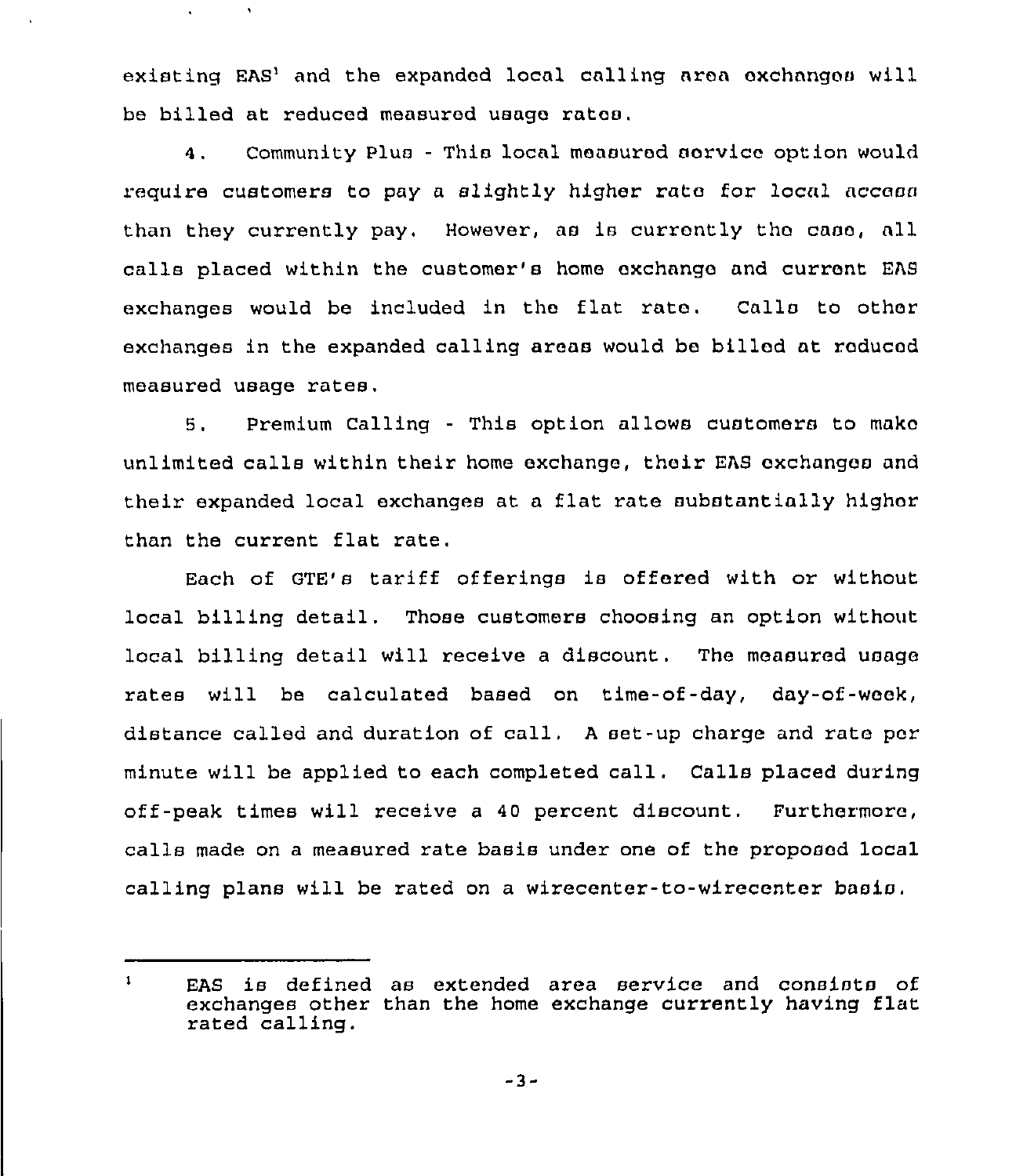In nummary, CTE believes it has addressed the Commission's concerns as identified in its Order in Case No,  $93-081$ ,  $^2$ 

 $\bullet$ 

## Discussion

In its Administrative Case No. 285' Order dated October 25, 1990, the Comminaton addressed issues surrounding local measured rlation. These policies were further refined in Case No, 91-250,<sup>4</sup> One of the requirements of the Orders in those cases was that local monnurod service plans are prohibited from placing upward pressure on existing rates. The Commission continues to require that optional expanded area calling plans containing local measured nervice options maintain revenue neutrality. Accordingly, GTE has pricod its LCP proposal on a revenue neutral basis, based upon ontimated LCP domand.

In Exhibits C thru K, GTE forecasted the impact of the proponed LCPs on its revenue requirements. GTE analyzed customer penstration, toll dimplacement and local calling stimulation for exchanges with similar calling plans in other states and estimated results for Kentucky exchanges. While the Commission recognizes

-4-

 $\mathbf{z}$ Case No. 93-081, The Tariff filing of GTE South Incorporated to Establish Rates and Charges for Local Calling Plans,

 $\pmb{\downarrow}$ Administrative Case No. 265, An Investigation Into the Economic Feasibility of Providing Local Measured Service Telephone Rates in Kentucky,

 $\ddot{\phantom{a}}$ Case No. 91-250, South Central Bell Telephone Company's Proposed Area Calling Service Tariff, Order dated April 9, 1992,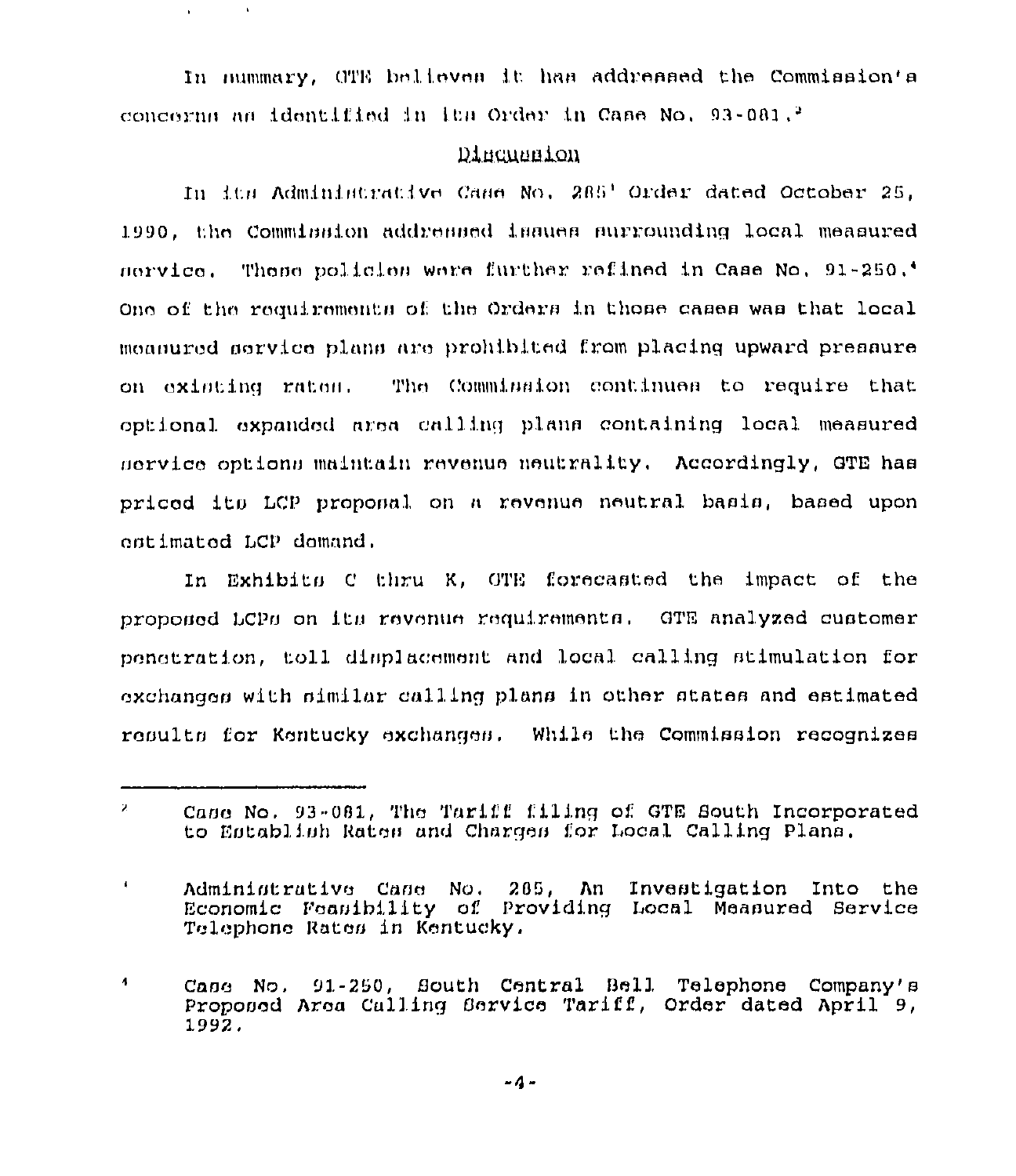that GTE could not obtain sufficient Kentucky-specific data to use in its forecasts and pricing, GTE should submit <sup>a</sup> new forecast using 12 months of Kentucky-specific data 15 months from the date its plan is initiated. If this new forecast does not demonstrate that initial prices have proven to be revenue neutral, then GTE must use the new price-out to achieve revenue neutrality by altering prices or by modifying the number of options or level of service .

In Administrative Case No, 285, the Commission limited the number of local measured service options available within a given plan to one. The primary rationale for the limitation was the concern that customer confusion might result if the number of options was too broad. However, the Commission stated in its Order dated October 25, 1990, in Administrative Case No. 285, that it would consider adjusting its limitation based upon future experience. South Central Bell Telephone Company's ("SCB") Area Calling Service has now been in effect for nearly three years, and customer confusion has been minimal.

GTE's proposal has three local measured service options. In reviewing it, the Commission finds that the variations among the proposed local measured service options are well defined and should not materially add to customer confusion. Accordingly, GTE's three measured service options should be permitted.

GTE proposes to waive service order charges when customers select a service option and to allow unlimited option changes. The Commission recognizes that there may initially be customer

-5-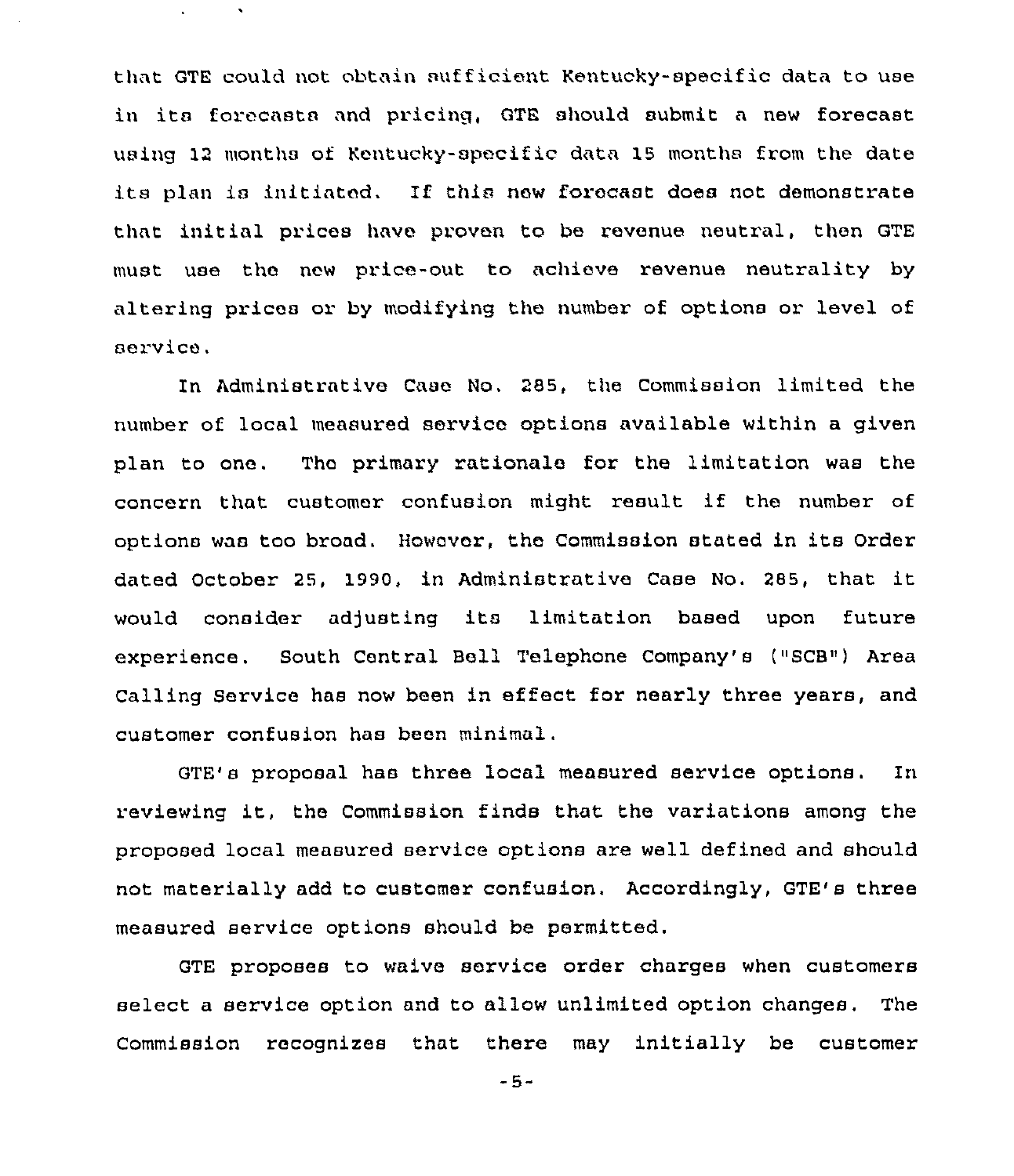confusion with regard to the five calling options and finds that there should ba a six-month grace period within which customers may make unlimited calling option changes without incurring a service order charge. GTE shall bogin to assess service order charges for each option chango and to limit option changes to once per billing cycle after this six-month introductory period, Imposition of a service charge will ensure thoughtful cost consideration by the customer. The Commission will restrict the change in service options to once per billing cycle,

 $\ddot{\phantom{a}}$ 

In Administrative Case No. 285, the Commission found that all telephone companies desiring to provide optional measured service should file <sup>a</sup> plan which includea an implementation schedule and the information to bc pxovidcd to thc customers in optional local measured sexvice exchanges. OTE's proposal has not fully complied with this requirement and, accordingly, OTE should file with the Commission its plan of implementation, as well as the material to be provided to its customers, at least 45 days prior to i.mplementation,

At Section 53.6.2.k of the proposed tariff, <sup>25</sup> cents is added to the current surcharges for calla to exchanges that were local or flat rated EAS prior to implementation, No price support was included in the filing. Thus, this additional 25 cent charge should be disapproved.

The Commission, being otherwise sufficiently advised, HEREBY ORDERS that:

1. GTE's tariff proposal is approved as modified herein, to be effective as of the date of this Ordex,

-6-